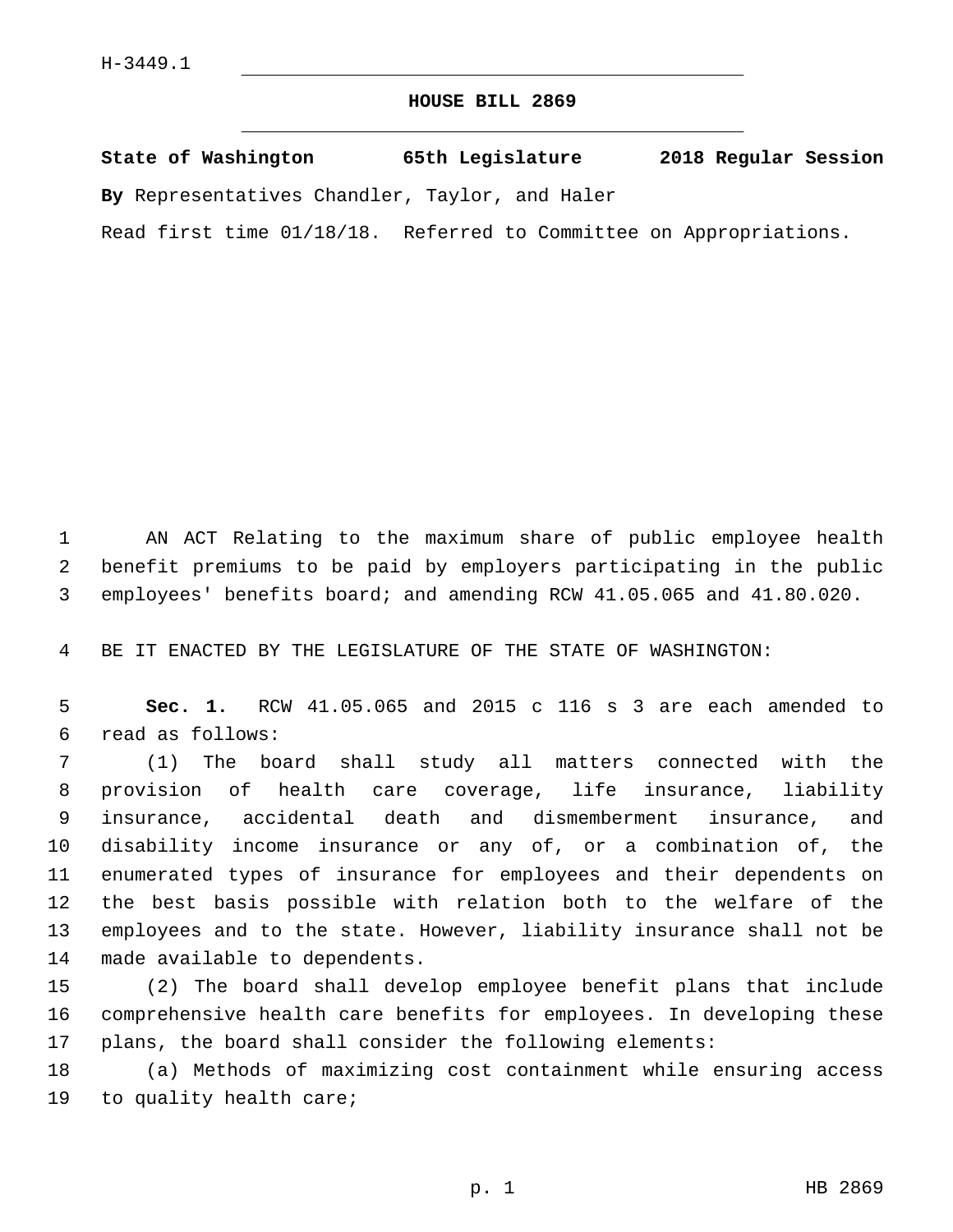(b) Development of provider arrangements that encourage cost containment and ensure access to quality care, including but not limited to prepaid delivery systems and prospective payment methods;

 (c) Wellness incentives that focus on proven strategies, such as smoking cessation, injury and accident prevention, reduction of alcohol misuse, appropriate weight reduction, exercise, automobile and motorcycle safety, blood cholesterol reduction, and nutrition 8 education;

 (d) Utilization review procedures including, but not limited to a cost-efficient method for prior authorization of services, hospital inpatient length of stay review, requirements for use of outpatient surgeries and second opinions for surgeries, review of invoices or claims submitted by service providers, and performance audit of 14 providers;

15 (e) Effective coordination of benefits; and

16 (f) Minimum standards for insuring entities.

 (3) To maintain the comprehensive nature of employee health care benefits, benefits provided to employees shall be substantially 19 equivalent to the state employees' health ((benefits)) benefit plan in effect on January 1, 1993. Nothing in this subsection shall prohibit changes or increases in employee point-of-service payments 22 or employee premium payments for benefits ((or)), provided that employee premium payments represent on average no less than twenty percent of the premiums paid by employers and employees, and the 25 employer premium payments represent on average no more than eighty percent. In addition, this subsection does not prohibit the administration of a high deductible health plan in conjunction with a health savings account. The board may establish employee eligibility criteria which are not substantially equivalent to employee eligibility criteria in effect on January 1, 1993.

 (4) Except if bargained for under chapter 41.80 RCW, the board shall design benefits and determine the terms and conditions of employee and retired employee participation and coverage, including establishment of eligibility criteria subject to the requirements of this chapter. Employer groups obtaining benefits through contractual agreement with the authority for employees defined in RCW  $41.05.011(6)(a)$  (i) through  $((\text{d}))$  (iv) may contractually agree with the authority to benefits eligibility criteria which differs from that determined by the board. The eligibility criteria established by the board shall be no more restrictive than the following: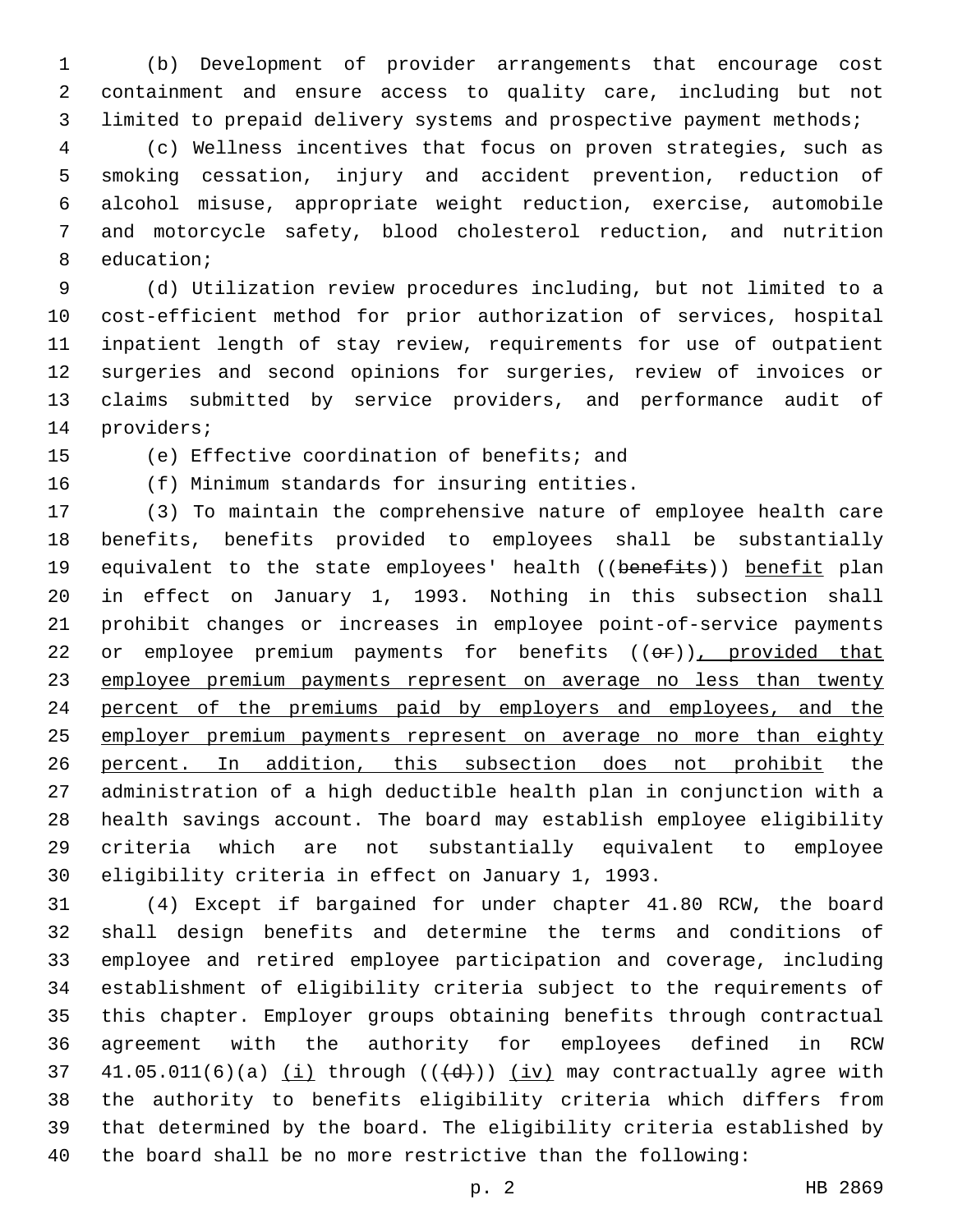(a) Except as provided in (b) through (e) of this subsection, an employee is eligible for benefits from the date of employment if the employing agency anticipates he or she will work an average of at least eighty hours per month and for at least eight hours in each month for more than six consecutive months. An employee determined ineligible for benefits at the beginning of his or her employment shall become eligible in the following circumstances:

 (i) An employee who works an average of at least eighty hours per month and for at least eight hours in each month and whose anticipated duration of employment is revised from less than or equal to six consecutive months to more than six consecutive months becomes 12 eligible when the revision is made.

 (ii) An employee who works an average of at least eighty hours per month over a period of six consecutive months and for at least eight hours in each of those six consecutive months becomes eligible at the first of the month following the six-month averaging period.

 (b) A seasonal employee is eligible for benefits from the date of employment if the employing agency anticipates that he or she will work an average of at least eighty hours per month and for at least eight hours in each month of the season. A seasonal employee determined ineligible at the beginning of his or her employment who works an average of at least eighty hours per month over a period of six consecutive months and at least eight hours in each of those six consecutive months becomes eligible at the first of the month following the six-month averaging period. A benefits-eligible seasonal employee who works a season of less than nine months shall not be eligible for the employer contribution during the off season, but may continue enrollment in benefits during the off season by self-paying for the benefits. A benefits-eligible seasonal employee who works a season of nine months or more is eligible for the employer contribution through the off season following each season 32 worked.

33 (c) Faculty are eligible as follows:

 (i) Faculty who the employing agency anticipates will work half– time or more for the entire instructional year or equivalent nine- month period are eligible for benefits from the date of employment. Eligibility shall continue until the beginning of the first full month of the next instructional year, unless the employment relationship is terminated, in which case eligibility shall cease the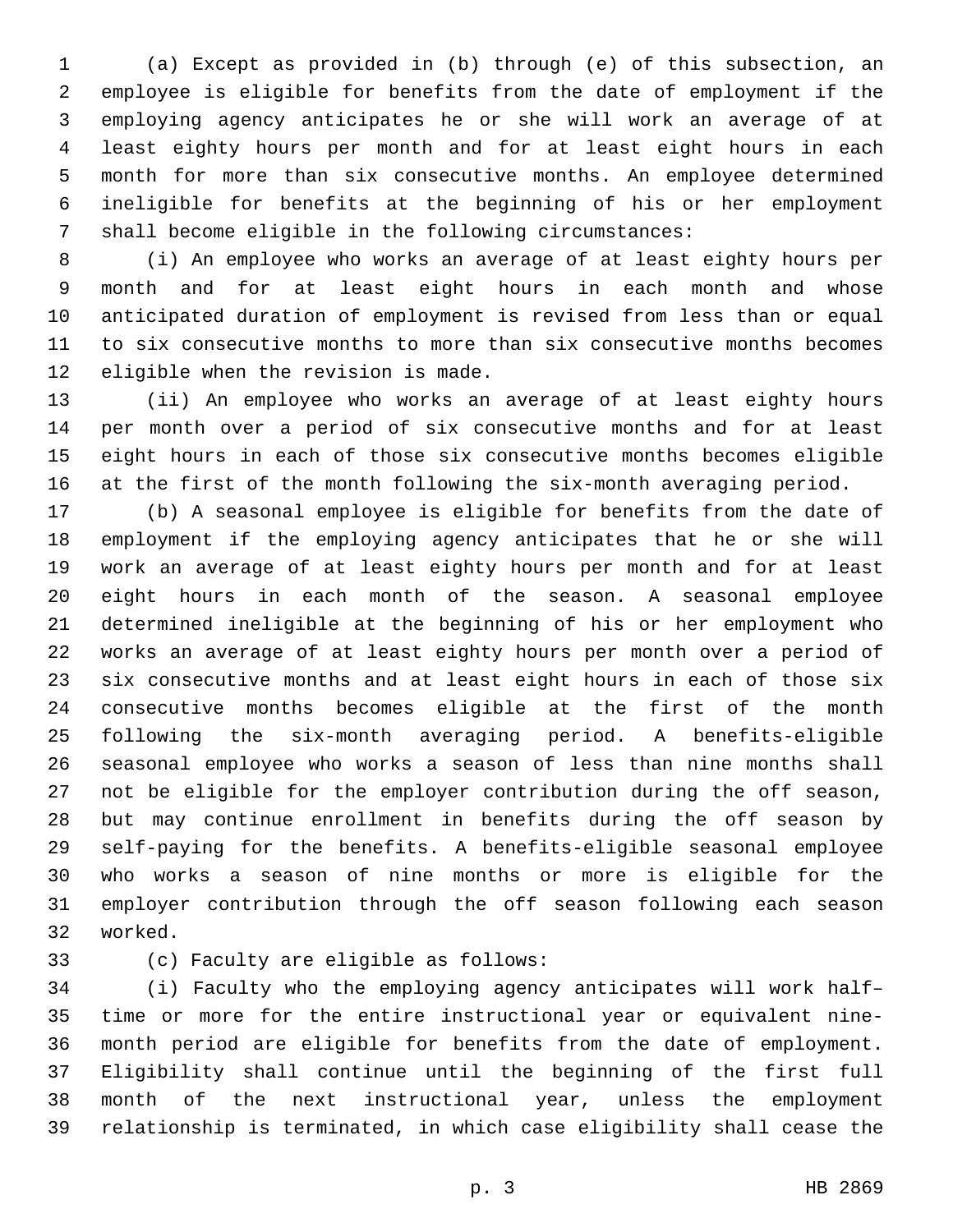first month following the notice of termination or the effective date 2 of the termination, whichever is later.

 (ii) Faculty who the employing agency anticipates will not work for the entire instructional year or equivalent nine-month period are eligible for benefits at the beginning of the second consecutive quarter or semester of employment in which he or she is anticipated to work, or has actually worked, half-time or more. Such an employee shall continue to receive uninterrupted employer contributions for benefits if the employee works at least half-time in a quarter or semester. Faculty who the employing agency anticipates will not work for the entire instructional year or equivalent nine-month period, but who actually work half-time or more throughout the entire instructional year, are eligible for summer or off-quarter or off- semester coverage. Faculty who have met the criteria of this 15 subsection  $(4)(c)(ii)$ , who work at least two quarters or two semesters of the academic year with an average academic year workload of half-time or more for three quarters or two semesters of the academic year, and who have worked an average of half-time or more in each of the two preceding academic years shall continue to receive uninterrupted employer contributions for benefits if he or she works at least half-time in a quarter or semester or works two quarters or two semesters of the academic year with an average academic workload each academic year of half-time or more for three quarters or two semesters. Eligibility under this section ceases immediately if this 25 criteria is not met.

 (iii) Faculty may establish or maintain eligibility for benefits by working for more than one institution of higher education. When faculty work for more than one institution of higher education, those institutions shall prorate the employer contribution costs, or if eligibility is reached through one institution, that institution will pay the full employer contribution. Faculty working for more than one institution must alert his or her employers to his or her potential 33 eligibility in order to establish eligibility.

 (iv) The employing agency must provide written notice to faculty who are potentially eligible for benefits under this subsection  $(4)(c)$  of their potential eligibility.

 (v) To be eligible for maintenance of benefits through averaging under (c)(ii) of this subsection, faculty must provide written notification to his or her employing agency or agencies of his or her 40 potential eligibility.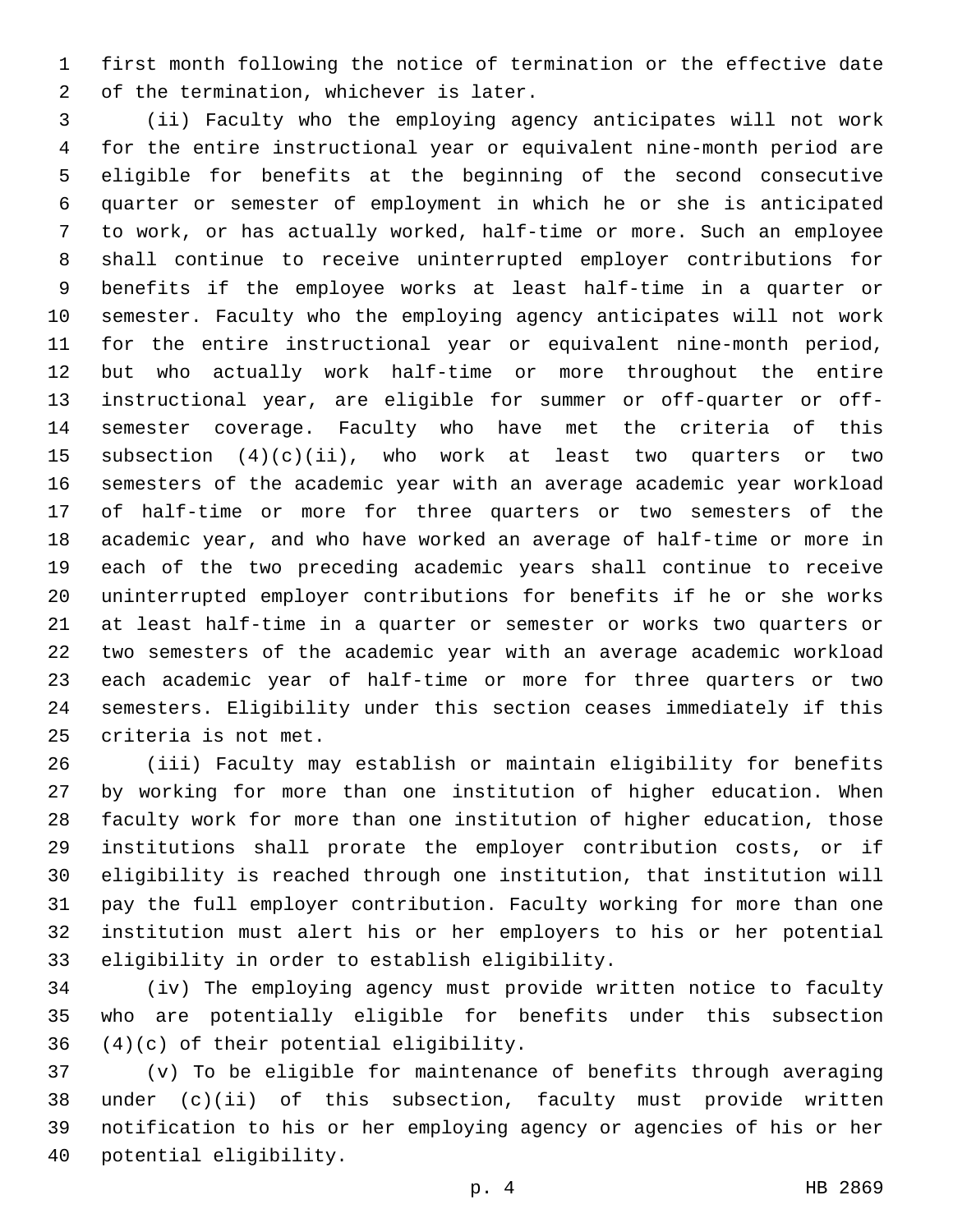(vi) For the purposes of this subsection (4)(c):

 (A) "Academic year" means summer, fall, winter, and spring 3 quarters or summer, fall, and spring semesters;

 (B) "Half-time" means one-half of the full-time academic workload as determined by each institution; except that for community and technical college faculty, half-time academic workload is calculated 7 according to RCW 28B.50.489.

 (d) A legislator is eligible for benefits on the date his or her term begins. All other elected and full-time appointed officials of the legislative and executive branches of state government are eligible for benefits on the date his or her term begins or they take 12 the oath of office, whichever occurs first.

 (e) A justice of the supreme court and judges of the court of appeals and the superior courts become eligible for benefits on the 15 date he or she takes the oath of office.

 (f) Except as provided in (c)(i) and (ii) of this subsection, eligibility ceases for any employee the first of the month following 18 termination of the employment relationship.

 (g) In determining eligibility under this section, the employing agency may disregard training hours, standby hours, or temporary changes in work hours as determined by the authority under this 22 section.

 (h) Insurance coverage for all eligible employees begins on the first day of the month following the date when eligibility for benefits is established. If the date eligibility is established is the first working day of a month, insurance coverage begins on that 27 date.

 (i) Eligibility for an employee whose work circumstances are described by more than one of the eligibility categories in (a) through (e) of this subsection shall be determined solely by the criteria of the category that most closely describes the employee's work circumstances.32

 (j) Except for an employee eligible for benefits under (b) or (c)(ii) of this subsection, an employee who has established eligibility for benefits under this section shall remain eligible for benefits each month in which he or she is in pay status for eight or more hours, if (i) he or she remains in a benefits-eligible position and (ii) leave from the benefits-eligible position is approved by the employing agency. A benefits-eligible seasonal employee is eligible for the employer contribution in any month of his or her season in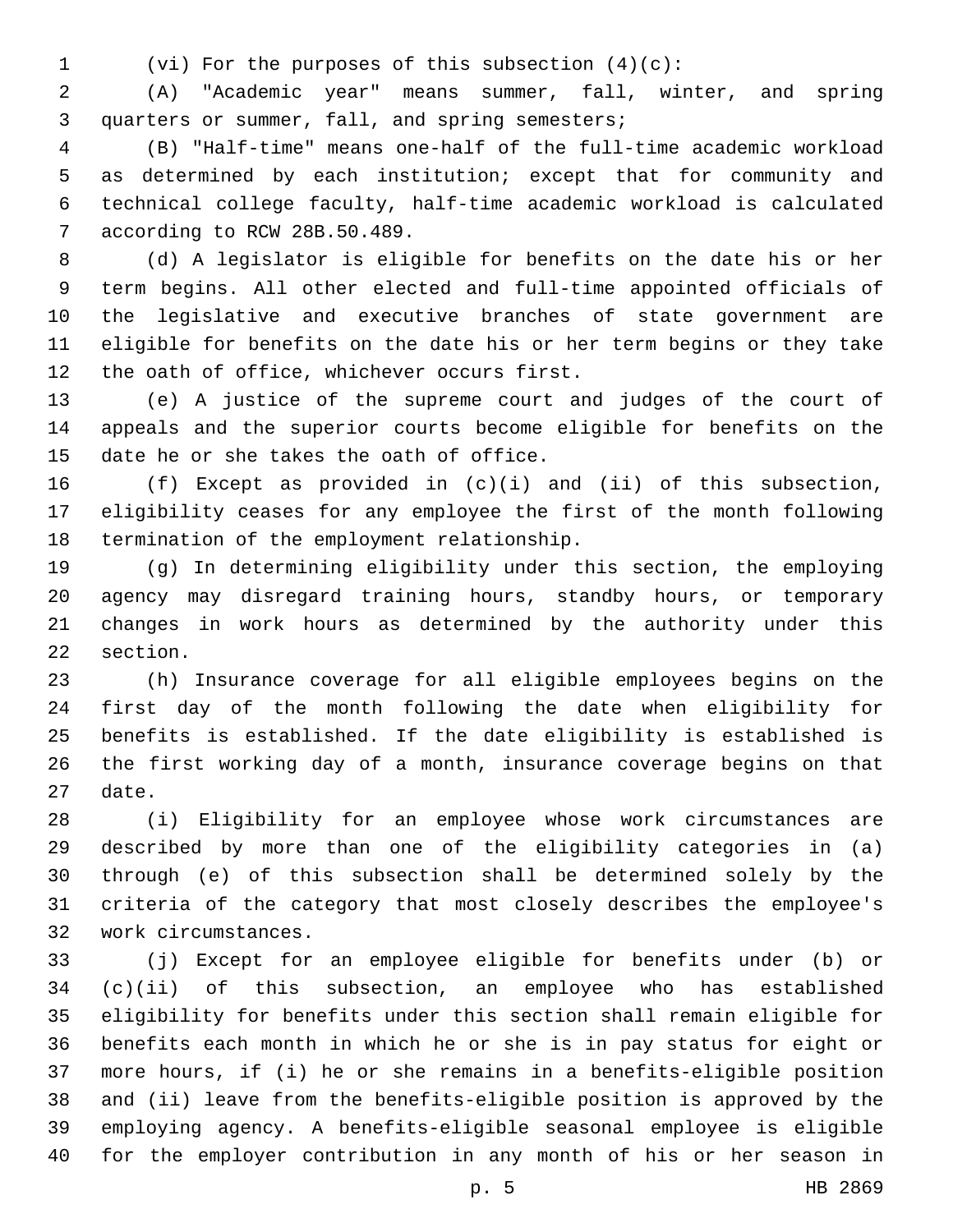which he or she is in pay status eight or more hours during that month. Eligibility ends if these conditions are not met, the employment relationship is terminated, or the employee voluntarily transfers to a noneligible position.4

 (k) For the purposes of this subsection, the board shall define "benefits-eligible position."6

 (5) The board may authorize premium contributions for an employee and the employee's dependents in a manner that encourages the use of 9 cost-efficient managed health care systems.

 (6)(a) For any open enrollment period following August 24, 2011, the board shall offer a health savings account option for employees that conforms to section 223, Part VII of subchapter B of chapter 1 of the internal revenue code of 1986. The board shall comply with all applicable federal standards related to the establishment of health 15 savings accounts.

 (b) By November 30, 2015, and each year thereafter, the authority shall submit a report to the relevant legislative policy and fiscal 18 committees that includes the following:

 (i) Public employees' benefits board health plan cost and service utilization trends for the previous three years, in total and for 21 each health plan offered to employees;

 (ii) For each health plan offered to employees, the number and percentage of employees and dependents enrolled in the plan, and the age and gender demographics of enrollees in each plan;

 (iii) Any impact of enrollment in alternatives to the most comprehensive plan, including the high deductible health plan with a health savings account, upon the cost of health benefits for those employees who have chosen to remain enrolled in the most 29 comprehensive plan.

 (7) Notwithstanding any other provision of this chapter, for any open enrollment period following August 24, 2011, the board shall offer a high deductible health plan in conjunction with a health savings account developed under subsection (6) of this section.

 (8) Employees shall choose participation in one of the health care benefit plans developed by the board and may be permitted to waive coverage under terms and conditions established by the board.

 (9) The board shall review plans proposed by insuring entities that desire to offer property insurance and/or accident and casualty insurance to state employees through payroll deduction. The board may approve any such plan for payroll deduction by insuring entities

p. 6 HB 2869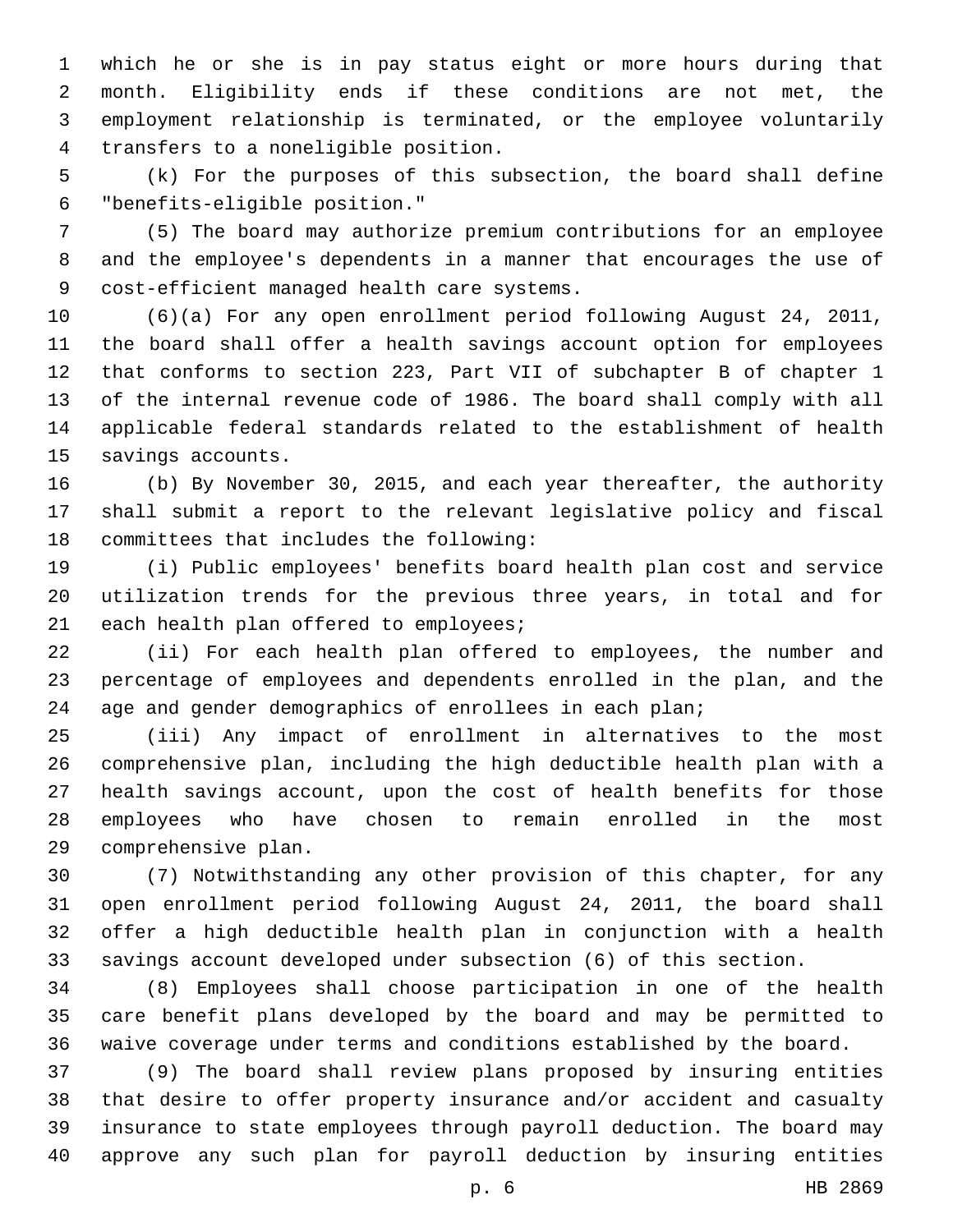holding a valid certificate of authority in the state of Washington and which the board determines to be in the best interests of employees and the state. The board shall adopt rules setting forth criteria by which it shall evaluate the plans.4

 (10) Before January 1, 1998, the public employees' benefits board shall make available one or more fully insured long-term care insurance plans that comply with the requirements of chapter 48.84 RCW. Such programs shall be made available to eligible employees, retired employees, and retired school employees as well as eligible dependents which, for the purpose of this section, includes the parents of the employee or retiree and the parents of the spouse of the employee or retiree. Employees of local governments, political subdivisions, and tribal governments not otherwise enrolled in the public employees' benefits board sponsored medical programs may enroll under terms and conditions established by the administrator, if it does not jeopardize the financial viability of the public employees' benefits board's long-term care offering.

 (a) Participation of eligible employees or retired employees and retired school employees in any long-term care insurance plan made available by the public employees' benefits board is voluntary and shall not be subject to binding arbitration under chapter 41.56 RCW. Participation is subject to reasonable underwriting guidelines and eligibility rules established by the public employees' benefits board 24 and the health care authority.

 (b) The employee, retired employee, and retired school employee are solely responsible for the payment of the premium rates developed by the health care authority. The health care authority is authorized to charge a reasonable administrative fee in addition to the premium charged by the long-term care insurer, which shall include the health care authority's cost of administration, marketing, and consumer education materials prepared by the health care authority and the 32 office of the insurance commissioner.

 (c) To the extent administratively possible, the state shall establish an automatic payroll or pension deduction system for the 35 payment of the long-term care insurance premiums.

 (d) The public employees' benefits board and the health care authority shall establish a technical advisory committee to provide advice in the development of the benefit design and establishment of underwriting guidelines and eligibility rules. The committee shall also advise the board and authority on effective and cost-effective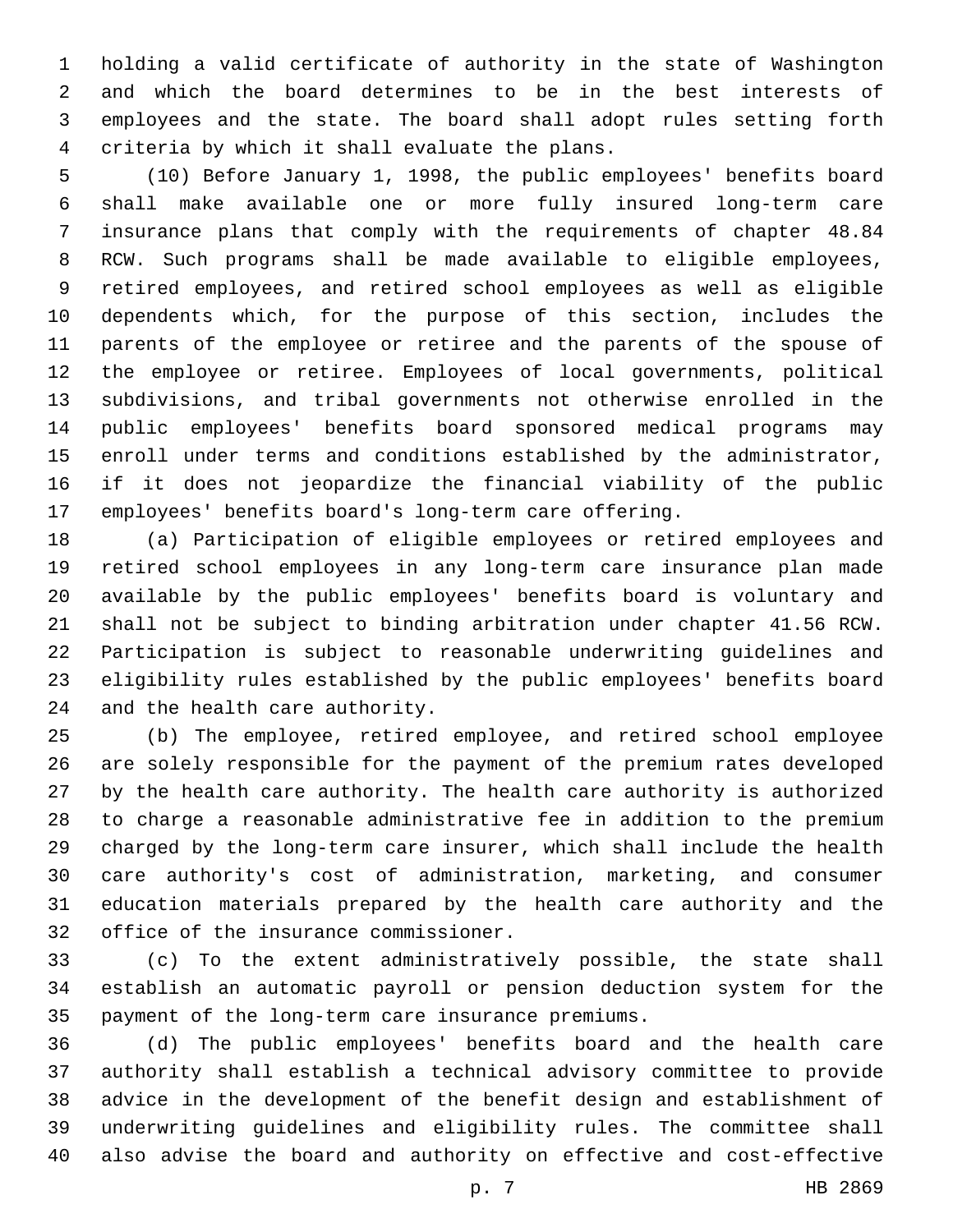ways to market and distribute the long-term care product. The technical advisory committee shall be comprised, at a minimum, of representatives of the office of the insurance commissioner, providers of long-term care services, licensed insurance agents with expertise in long-term care insurance, employees, retired employees, retired school employees, and other interested parties determined to 7 be appropriate by the board.

 (e) The health care authority shall offer employees, retired employees, and retired school employees the option of purchasing long-term care insurance through licensed agents or brokers appointed by the long-term care insurer. The authority, in consultation with the public employees' benefits board, shall establish marketing procedures and may consider all premium components as a part of the contract negotiations with the long-term care insurer.

 (f) In developing the long-term care insurance benefit designs, the public employees' benefits board shall include an alternative plan of care benefit, including adult day services, as approved by 18 the office of the insurance commissioner.

 (g) The health care authority, with the cooperation of the office of the insurance commissioner, shall develop a consumer education program for the eligible employees, retired employees, and retired school employees designed to provide education on the potential need for long-term care, methods of financing long-term care, and the availability of long-term care insurance products including the 25 products offered by the board.

 (11) The board may establish penalties to be imposed by the authority when the eligibility determinations of an employing agency fail to comply with the criteria under this chapter.

 **Sec. 2.** RCW 41.80.020 and 2015 3rd sp.s. c 1 s 318 are each 30 amended to read as follows:

 (1) Except as otherwise provided in this chapter, the matters subject to bargaining include wages, hours, and other terms and conditions of employment, and the negotiation of any question arising 34 under a collective bargaining agreement.

 (2) The employer is not required to bargain over matters 36 pertaining to:

 (a) Health care benefits or other employee insurance benefits, except as required in subsection (3) of this section;

(b) Any retirement system or retirement benefit; or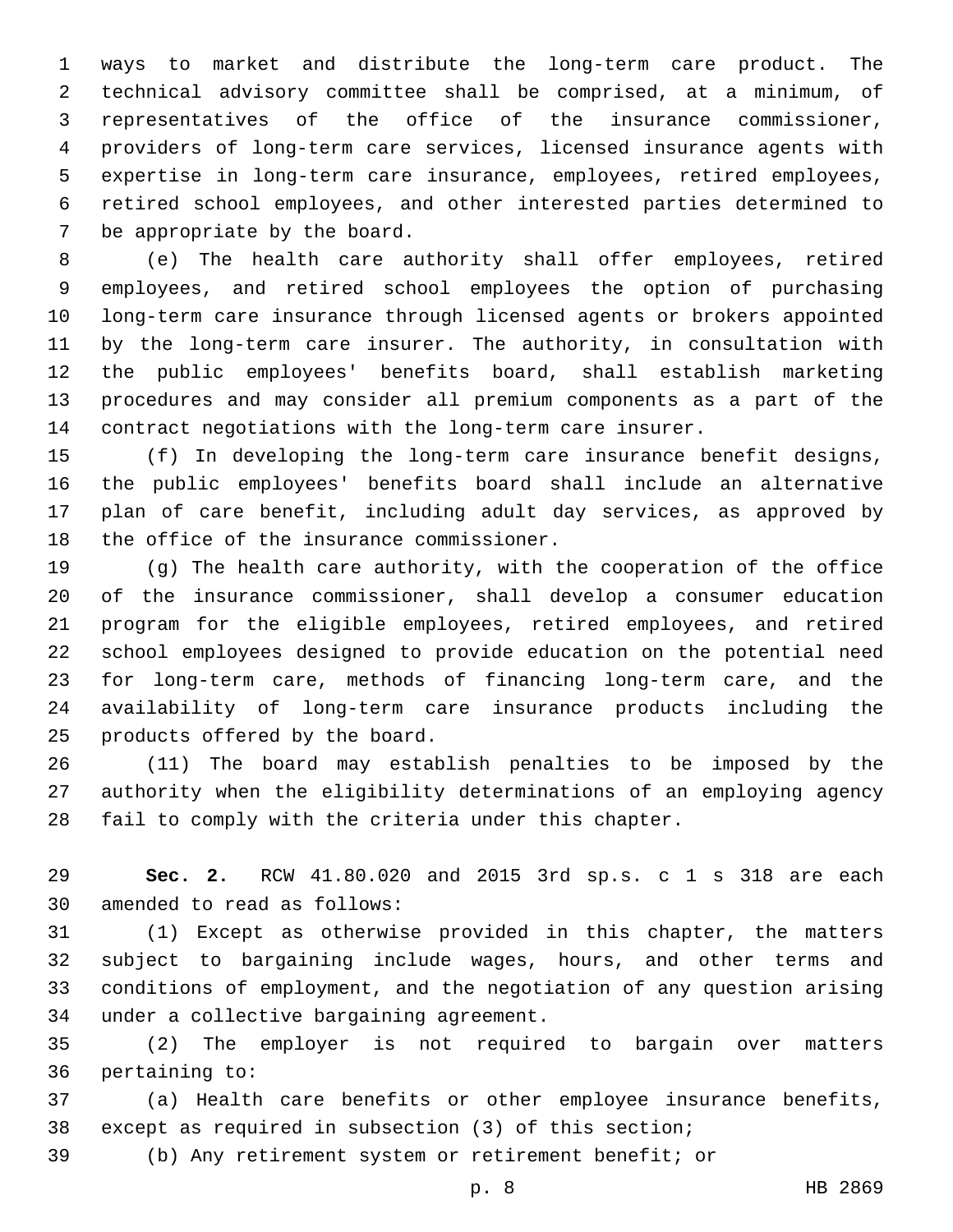(c) Rules of the director of financial management, the director of enterprise services, or the Washington personnel resources board 3 adopted under RCW 41.06.157.

 (3) Matters subject to bargaining include the number of names to be certified for vacancies, promotional preferences, and the dollar amount expended on behalf of each employee for health care benefits. However, except as provided otherwise in this subsection for institutions of higher education, negotiations regarding the number of names to be certified for vacancies, promotional preferences, and the dollar amount expended on behalf of each employee for health care benefits shall be conducted between the employer and one coalition of all the exclusive bargaining representatives subject to this chapter. The exclusive bargaining representatives for employees that are subject to chapter 47.64 RCW shall bargain the dollar amount expended on behalf of each employee for health care benefits with the employer as part of the coalition under this subsection. Any such provision agreed to by the employer and the coalition shall be included in all master collective bargaining agreements negotiated by the parties. For institutions of higher education, promotional preferences and the number of names to be certified for vacancies shall be bargained under the provisions of RCW 41.80.010(4). For agreements covering the ((2013-2015 fiscal biennium, any agreement between the employer and the coalition regarding the dollar amount expended on behalf of each 24 employee for health care benefits is a separate agreement and shall not be included in the master collective bargaining agreements negotiated by the parties)) 2019-2021 fiscal biennium, and each biennium thereafter, any agreement between the employer and the coalition regarding health benefits regarding the amount expended on behalf of each employee for health benefits must ensure that the share of premiums paid by the employer does not exceed eighty percent 31 of the total premiums paid by the employer and employee.

 (4) The employer and the exclusive bargaining representative shall not agree to any proposal that would prevent the implementation of approved affirmative action plans or that would be inconsistent with the comparable worth agreement that provided the basis for the salary changes implemented beginning with the 1983-1985 biennium to 37 achieve comparable worth.

 (5) The employer and the exclusive bargaining representative shall not bargain over matters pertaining to management rights 40 established in RCW 41.80.040.